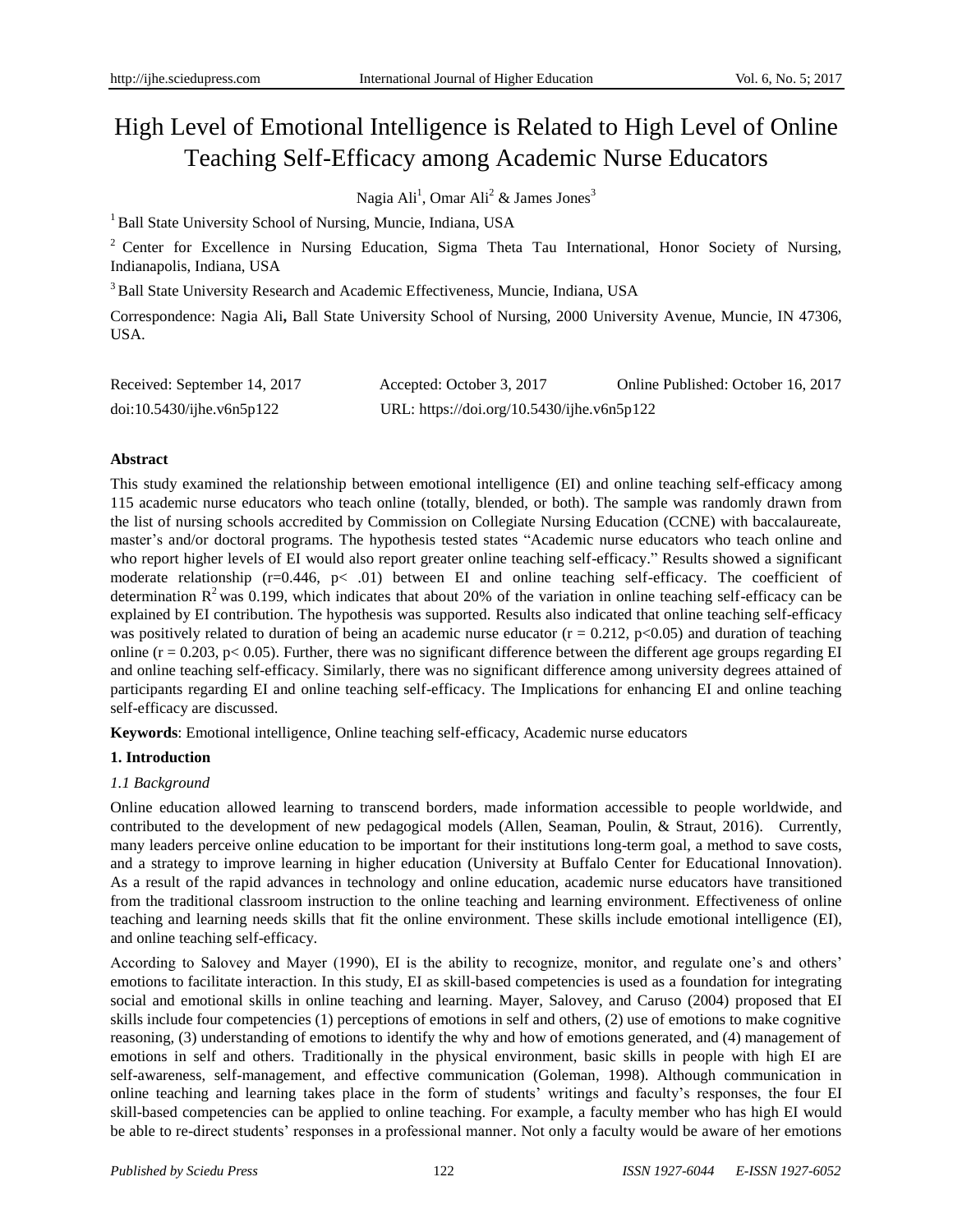generated in online communication, but also students' emotions would be recognized by faculty. An educator who has high EI would be able to do thorough assessment and analysis of students' writings and empathize with their emotions and act appropriately. The triggers of emotions would be identified to make students aware of their emotions in the online discussion of situations characterized by conflicts. On the other hand, a faculty low in EI would not be able to recognize negative emotions that are directly stated or implied in students' writings. Consequently, faculty would not be able to take the right decision, which may contribute to improper management of online teaching and learning. Well-planned written communication by educators can produce comfortable, positive emotions in students that enhance academic learning. Whereas, poor written communication by educators can evoke negative emotions in students and disrupt learning. In other words, consistent use of EI competencies can play an important role in providing a safe, caring online environment and enhance academic learning (Salovey & Mayer, 1990). Therefore, the authors of this study are including EI as a skill in the context of online teaching and learning.

In addition to the EI skill-based competencies in online teaching, one's ability to teach online successfully depends upon their teaching self-efficacy. One's confidence in performing a task informs the likelihood of task success (Bandura, 1997). Bandura proposes that self-efficacy is an individual's confidence in their capabilities to organize and execute actions required to accomplish goals. Self-efficacy beliefs are the outcomes of the cognitive processes of the individual's emotional and psychological thoughts (Bandura, 1997). Mayer et al. (2004) stated that awareness of one's positive emotions contributes to self- motivation, increases in self-confidence, and facilitates interaction with other people. Applying Bandura's theory and the EI skill-based competencies to online teaching and learning, nurse educators who teach online with confidence and can recognize their emotions and emotions in students' writings will be more likely to be successful in online teaching. Professional efficiency and confidence in one's abilities to appraise, regulate, and utilize approaches in situations are major skills of people with high EI and self-efficacy (Salovey & Mayer, 1990; Bandura, 1997). In other words, EI and self-efficacy are intertwined and complementary constructs. This study is examining the link between EI and online teaching self-efficacy.

#### *1.2 Literature Review*

Most EI studies in education have been reported in the literature within the context of face-to-face instruction. Dev, Nair, and Dwivedi (2016) found that university instructors who have excellent and very good instructional performance reported higher EI than instructors who have satisfactory and unsatisfactory instructional performance. Emotional intelligence was examined with clinical teaching effectiveness in 47 nursing faculty (Allen, Ploeg, & Kaasalainen, 2012). Results indicated a significant correlation between EI and clinical teaching effectiveness ( $r =$ 0.599,  $p < 0.01$ ). A qualitative case study research of 10 faculty teaching in the department of telematics education at South Africa University examined how EI facilitated the learning of new electronic technology in online learning (Kruger, & Bliignaut, 2013). Participants' narratives supported a connection between EI and coping with the new electronic learning. A New Zealand study examined the link between EI and nursing education using 15 subjects in three separate focus groups (Wilson & Carryer, 2008). Specifically, the study sought to explore nurse educators' perspectives regarding the challenges they face when they assess the development of emotional competence in baccalaureate nursing students. Results indicated that personal and social competency combined characterizes the development of emotional growth in nursing. Personal competency included self-awareness and having regard for oneself and others and continuously working on emotional awareness to identify how to react to others. Social competency included the ability to work with others' needs and re-direct one's social energy to resolve conflicts in relationship (Wilson & Carryer, 2008). Emotional competence emerged in this study validate the emotional and social aspects of EI as identified by Salovey and Mayer (1990). In a study of occupational stress among 91 nursing faculty in Egypt, the authors found that stress was negatively correlated with EI ( $r = -0.438$ ,  $p < 0.001$ ) and self-efficacy (r = - 0.291, p< 0.005) (El-Sayed, El-Zeiny, & Adeyemo, 2014).

In a literature review article, Sutton and Wheately (2003) reported that teachers with high self-efficacy successfully maintain conduct of the learning environment, identify goals, make the effort to reach the identifiable goals, are open to new ideas and debatable discussion and influence students' growth academically, developmentally, and emotionally. Similar to EI studies, most self-efficacy studies were conducted in face-to-face instruction among high school teachers, pre-service teachers, and student teachers. Kumar and Devi (2016) found a significant correlation (r  $= 0.612$ ,  $p < 0.01$ ) between EI and occupational self-efficacy among high school teachers. Similarly, Amirian and Behshad (2016) found a significant correlation between EI and self-efficacy ( $r = 0.67$ ,  $p < 0.001$ ) among 70 Iranian high school teachers. Also, years of teaching experience was related to EI ( $r = 0.32$ ,  $p < 0.001$ ). In a sample of 119 physical education high school teachers, EI was positively correlated with teachers self-efficacy ( $r = 0.28$ ,  $p < 0.001$ ) (Mouton, Hansenne, Delcour, & Cloes, 2013). In a study of pre-service teachers in some Nigerian universities, EI and teachers self-efficacy combined predicted teachers' effectiveness (Adeyemo & Agokei, 2014). Among 100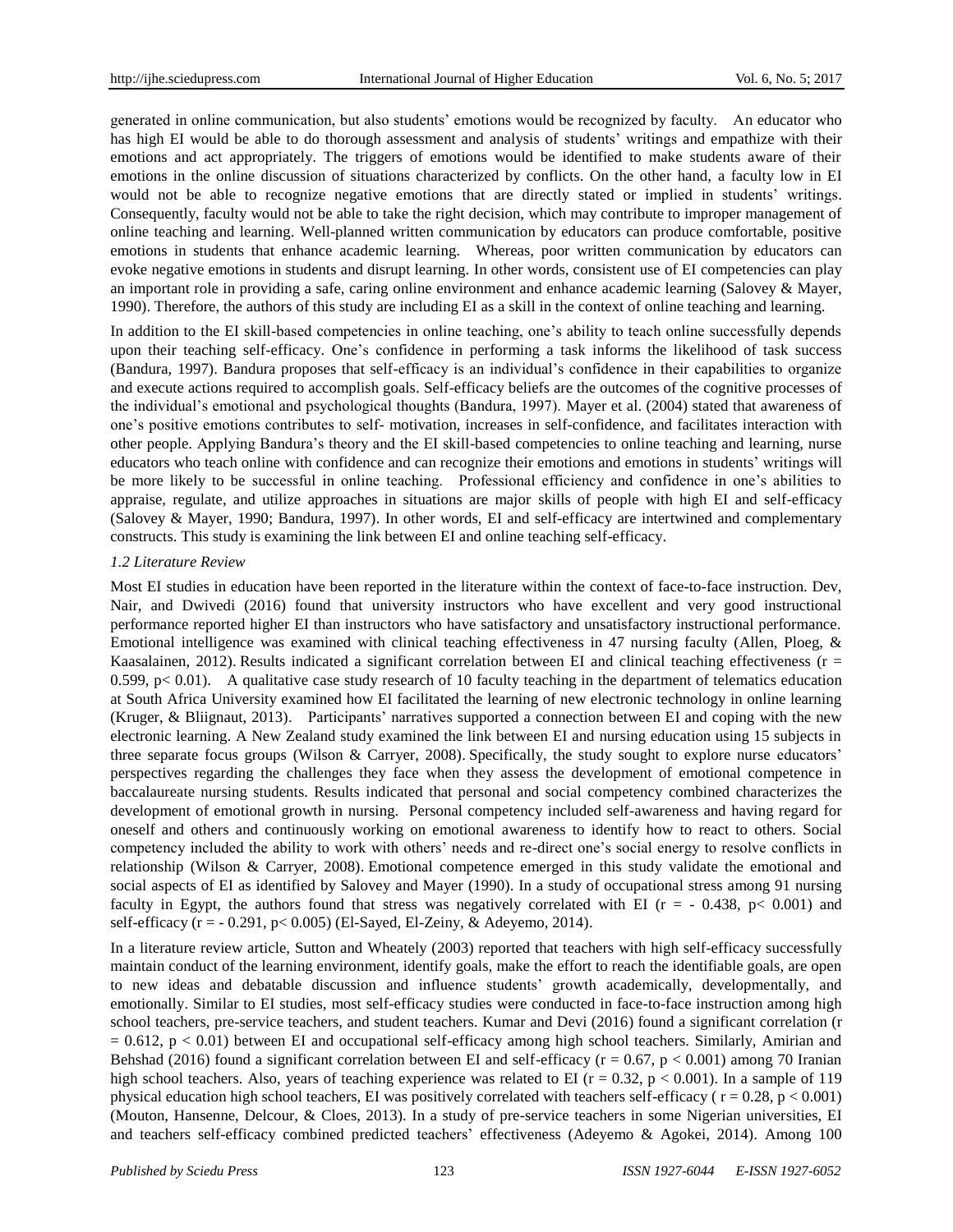student teachers from a college in Northern Israel, teachers self-efficacy was related to EI in regulation and utilization of emotions ( $r = 0.49$ ,  $p < 0.01$ ) (Walter & Marcel, 2013).

Self-efficacy of 91 faculty teaching online in different disciplines including sciences, arts and humanities, and social behavior was examined (Horvitz, Beach, & Anderson, 2015). Results showed that online teaching self-efficacy was significantly correlated with the number of semesters taught online ( $r = 0.30$ ,  $p < 0.001$ ). Also, female instructors significantly reported higher self-efficacy in using online strategies than male instructors ( $p < 0.01$ ). However, in an international qualitative study of self-efficacy of 54 Australians and Europeans faculty who were teaching online in different disciplines, participants rated selection of technological resources as their least self-efficacious area while virtual interaction, online course alignment, and unit content migration were rated as their highest self-efficacious areas (Northcote, Gosselin, Reynaud, Kilgour, Anderson, 2015). Online teaching efficacy of nursing faculty was also examined among 140 nurse educators using the Michigan Nurse Educator Sense of Efficacy for Online teaching (MNESEOT) tool (Robinia & Anderson, 2010). Results showed that high online teaching self-efficacy was correlated with the duration of teaching online, with at least teaching three online courses ( $r = 0.309$ ,  $p < 0.01$ ).

In summary of the literature, self-efficacy and EI appear to be compliment constructs. People with high self-efficacy have many similar skills as people with high EI. These include the likelihood to make the effort to assess and evaluate an encounter, self-validating one's confidence in understanding the emotions of self and others, optimism and motivation to solve conflicts, and willingness to persist in their effort to attain their goals. Studies of self-efficacy in faculty teaching online are limited and focused only on one variable, self-efficacy. Similarly, studies of EI in the context of online teaching are few. To our knowledge, no study was found that examined the relationship between EI and online teaching self-efficacy in academic nursing faculty who teach online.

## *1.3 The Purpose of the Study*

The purpose of the study was to investigate the relationship between EI and online teaching self-efficacy among academic nurse educators.

## *1.4 Hypothesis*

The hypothesis states, "Academic nurse educators who teach online, and who report higher levels of emotional intelligence would also report greater online teaching self-efficacy."

#### **2. Method**

#### *2.1 Design and Sample*

A cross sectional design was used in this study. A convenience sample of academic nursing faculty who teach online was drawn from the list of nursing schools accredited by Commission on Collegiate Nursing Education (CCNE), with baccalaureate, master's and/or doctoral programs. The list of CCNE schools has more than 700 schools. For the purpose of this study, 300 administrators of nursing schools were randomly selected and electronically sent the study questionnaires. Each administrator was asked to electronically forward the study questionnaires to faculty in their institutions who teach total online courses, blended, or both. One hundred and fifteen surveys were correctly completed and included in the analysis which constitutes a 38% response rate.

#### *2.2 Data Collection*

The Institutional Review Board of the investigators approved the study before data collection. Qualtrics, a survey software, was used to send the electronic surveys to the 300 administrators with a request to electronically send the questionnaires to faculty members who teach online in their institutions. The research package included a letter of information to participants, informed consent, the EI measure, the Online Teaching Self-efficacy Scale (OTSES), and a demographic data form.

#### *2.3 Instruments*

Emotional intelligence was measured by Schutte et al. tool (1998). The tool consists of 33 items to which participants respond on a 5-point Likert scale that ranges from "strongly disagree" as 1 to "strongly agree" as 5. The 33- items scale represents all components of EI conceptualized by Salovey and Mayer (1990). Cronbach's alpha for the tool for the 33 items was 0.90. Cronbach's alpha in this study is 0.918. Demographic data collected included duration of being an academic nursing faculty, duration of teaching online in any of the three methods (total, blended, or both), age, gender, and highest degree attained.

Online Teaching Self-efficacy scale (OTSES) was measured by a modified General Self-Efficacy scale (Schwarzer & Jerusalem, 1995). The General Self-Efficacy Scale (GSES) consists of ten statements constructed on a 4-point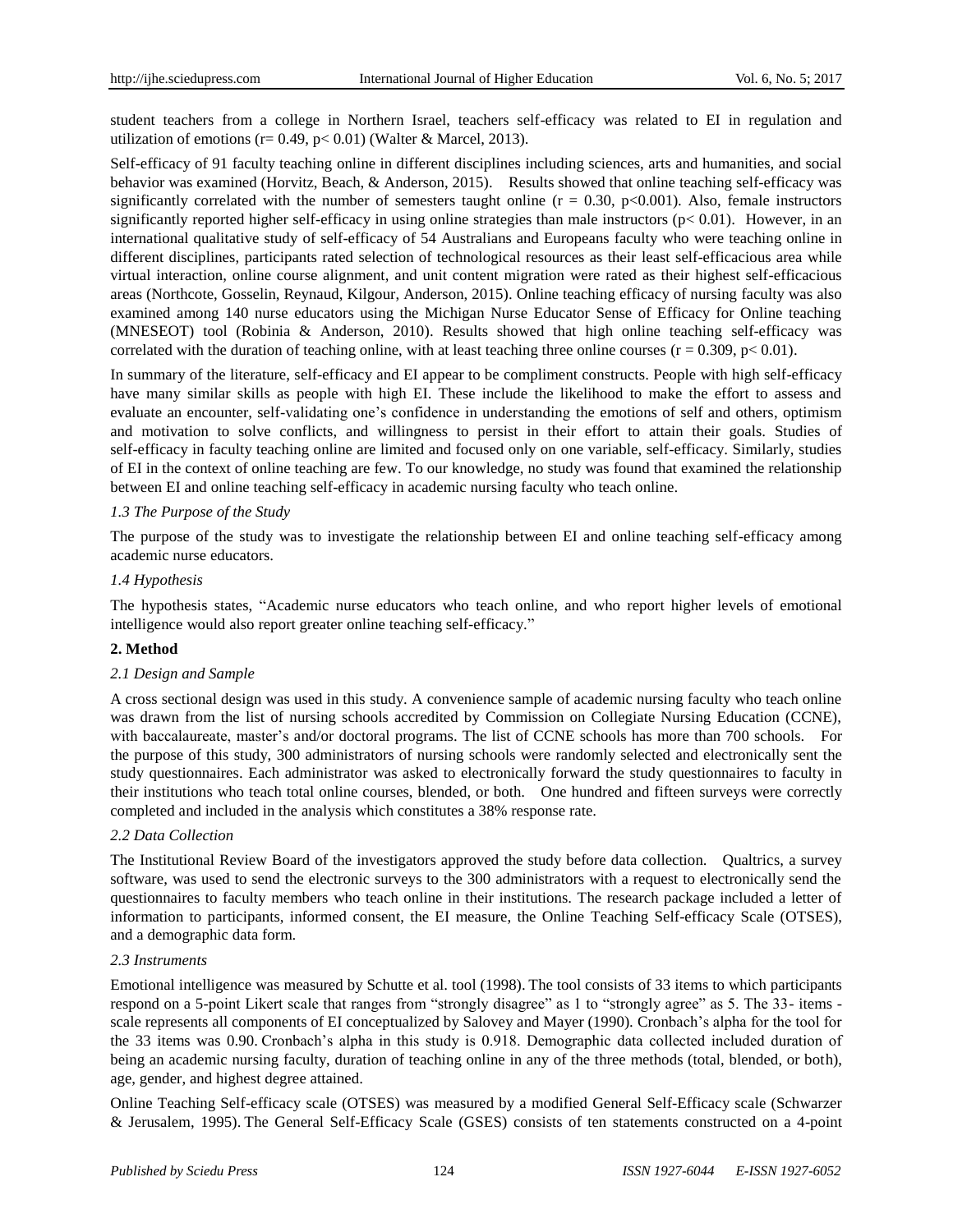Likert scale that ranges from "Not at all true" as 1 to "Exactly true" as 4. The tool assesses general perceived self-efficacy. Cronbacch's alphas reported by the authors of the tool (GSES) ranged between 0.76 and 0.90. Validity of the tool was ascertained by its significant correlation with emotion, optimism, and work satisfaction. Its negative correlation was found for depression, stress, health complaints, burnout, and anxiety (Schwarzer & Jerusalem, 1995). The modified tool, Online Teaching Self-Efficacy scale (OTSES), included the same ten items, but added to each item one of the two phrases, "in online teaching and learning" or "in the online environment". For example, in the original tool (GSES) a statement says, "I can always manage difficult problems if I try hard enough" and in the modified tool, that statement says, "I can always manage to solve difficult problems in online teaching and learning if I try hard enough." Cronbach's alpha in this study is 0.867.

# *2.4 Data Analysis*

The IBM SPSS Statistics version 24.0 was used to analyze the data. Descriptive statistics, including frequencies, percentages, means, and standard deviations were computed. Pearson's correlation analysis was used to examine the relationship among the continuous variables. One-way ANOVA was used to examine the difference in self-efficacy and EI among the different age groups and university degrees attained.

## **3. Results**

Descriptive results of the study participants of gender, age, academic degrees attained, experience as academic nurse educator, experience in online teaching, online teaching self-efficacy, and EI appear in Table 1.

| <b>Variable</b>                      | M(SD)               | $n\left(\frac{0}{0}\right)$ |
|--------------------------------------|---------------------|-----------------------------|
| Gender, $N = 115$                    |                     |                             |
| Females                              |                     | 108 (93.9)                  |
| Males                                |                     | 7(6.1)                      |
| Age, $N=115$                         |                     |                             |
| $31-40$ years                        |                     | 10(8.7)                     |
| 41-50 years                          |                     | 24(20.9)                    |
| $51-60$ years                        |                     | 47 (40.9)                   |
| Above 60 years                       |                     | 34 (29.6)                   |
| Degrees attained, $N = 115$          |                     |                             |
| Master's                             |                     | 34(29.6)                    |
| PhD/EdD                              |                     | 53 $(46.1)$                 |
| <b>DNS</b>                           |                     | 1(.9)                       |
| <b>DNP</b>                           |                     | 27(23.5)                    |
| Duration of being an academic nurse  |                     |                             |
| faculty, $N=114$ , 1 missing         | 13.81 years (10.37) |                             |
| Duration of teaching online, N=113,  |                     |                             |
| 2 missing                            | 7.40 years (5.15)   |                             |
| Online<br>teaching<br>self-efficacy, |                     |                             |
| N=114, 4-point Likert scale          | 3.55(0.37)          |                             |
|                                      |                     |                             |

Table 1. Descriptive Statistics of the Study Variables

EI, N=115, 5-point Likert scale 4.16 (0.36)

Table 1 shows that the majority of participants were female, with more than one-third in the age group of  $51 - 60$ years old. Forty-six percent reported the degree of PhD/EdD, with a mean of 14 years as an academic nurse educator and seven years teaching online. Participants reported a high mean on EI and a high mean on online teaching self-efficacy. High EI mean indicates that participants perceived themselves to be intelligent in emotions awareness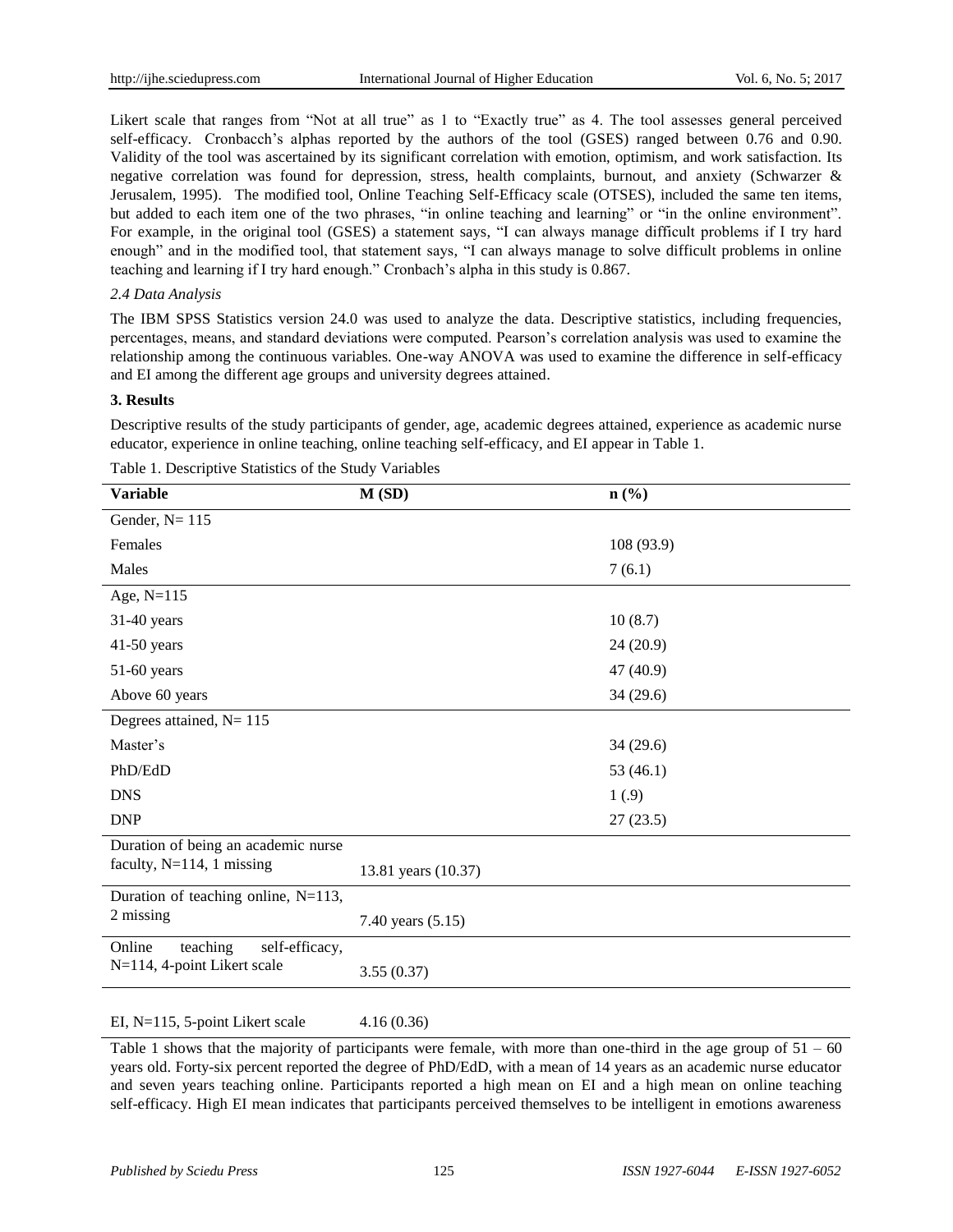in themselves and others, as well as utilized, and managed emotions in themselves and others. High online teaching self-efficacy mean indicates that participants perceived themselves to be confident in online teaching.

The study hypothesis "Academic nurse educators who teach online and who report higher levels of emotional intelligence would also report greater online teaching self-efficacy" was tested by examining the correlation between EI and online teaching self-efficacy. Data were surveyed for errors and the sample of 115 for the two variables was large. Also, examination of the histogram and scatter-plot of the relationship graph showed adequate normality.

#### Graph of Relationship



Figure 1. The Graph of Relationship between EI and Online Teaching Self-efficacy

Results from the Graph of Relationship shows there was a significant moderate relationship ( $r = 0.446$ ,  $p < 01$ ) between EI and online teaching self-efficacy. The coefficient of determination  $R^2$  was 0.199, which indicates that about 20% of the variation in online teaching self-efficacy can be explained by considering EI contribution. This significant correlation indicates as EI increases, so too does online teaching self-efficacy, and vice versa. High scores on EI would mean high scores on online teaching self-efficacy are more likely. The study hypothesis was supported.

Pearson's correlations among the continuous variables of the study appear in Table 2.

Table 2. Correlation Coefficients among the Study Variables

|                                     | <b>Online Teaching Self-efficacy</b> | Emotional intelligence |
|-------------------------------------|--------------------------------------|------------------------|
| Online teaching self-efficacy       |                                      | $0.446$ **             |
| Duration of being an academic nurse |                                      |                        |
| faculty                             | $0.212$ <sup>*</sup>                 | 0.119                  |
| Duration of teaching online         | $0.203^*$                            | 0.008                  |

Significant at  $*$ <sup>\*</sup>P <0.01, Significant at  $*$ P <0.05 Table 2 shows that online teaching self-efficacy was positively correlated with duration of being an academic nurse educator ( $r = 0.212$ ,  $p < 0.05$ ) and duration of teaching online ( $r = 0.212$ )  $0.203$ , p <0.05). This relationship indicates that participants who have greater years of experience as educators and as online teachers tended to have greater online teaching self-efficacy than those with less years of experience as educators and as online teachers.

One-way ANOVA was used to examine difference in age groups regarding online teaching self-efficacy and EI (Table 3 and Table 4).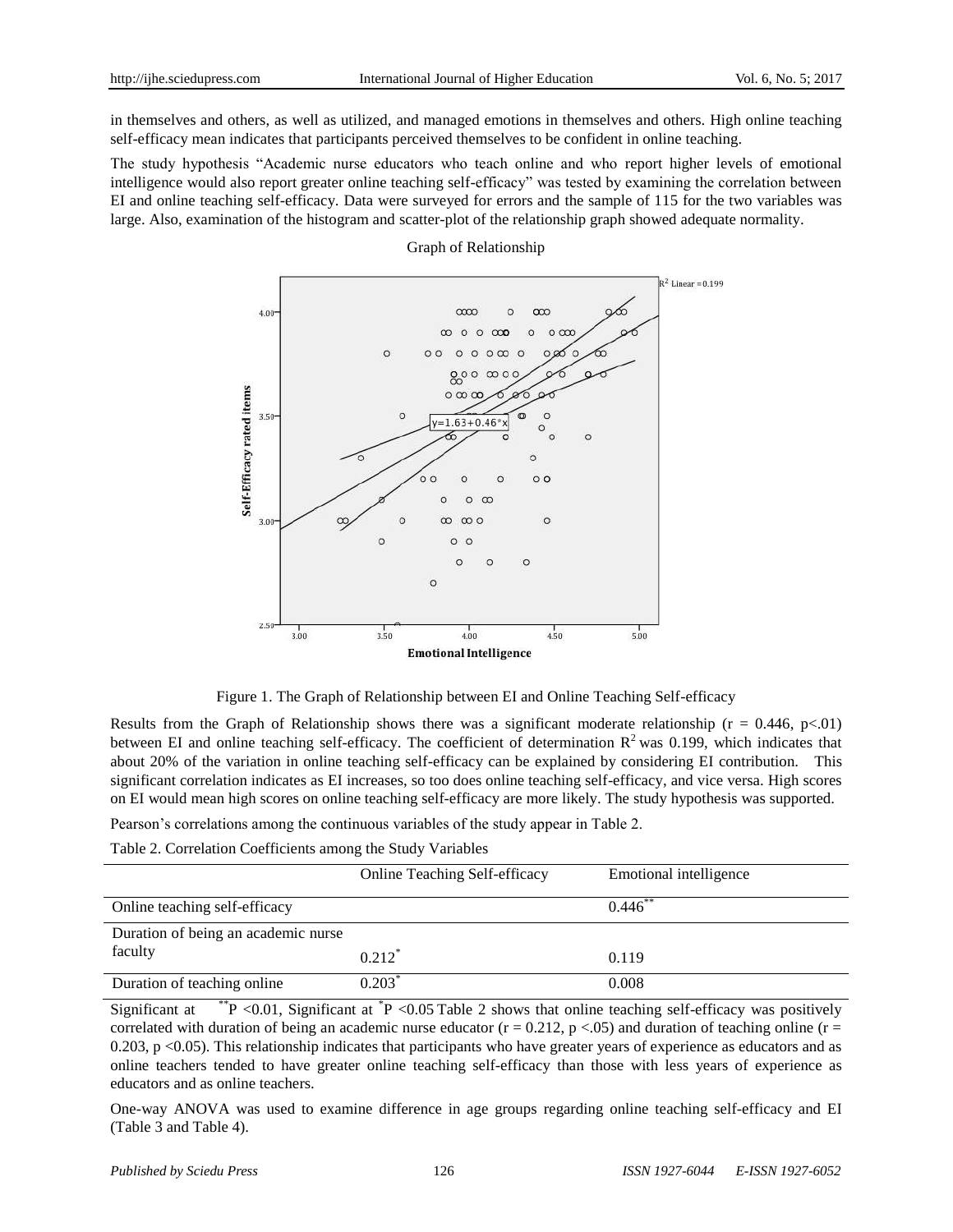| Variable           | Age groups | N  | Mean $(M)$ | <b>SD</b> |
|--------------------|------------|----|------------|-----------|
| Online<br>teaching | $31-50$    | 34 | 3.49       | 0.36      |
| self-efficacy      | $51-60$    | 47 | 3.58       | 0.39      |
|                    | Above 60   | 34 | 3.56       | 0.35      |
| Emotional          | $31 - 50$  | 34 | 4.18       | 0.40      |
| intelligence       | 51-60      | 47 | 4.20       | 0.34      |
|                    | Above 60   | 34 | 4.10       | 0.33      |

Table 3. Descriptive Statistics of Age Groups for Online Teaching Self-efficacy and EI

Table 3 shows the three age groups, their Ms and SDs for the two variables, online teaching self-efficacy and EI. The first two age groups, 31-40 and 41-50 reported in the demographics were combined into one group (31-50) and included in the ANOVA. As can be seen from table 3, there are lots of similarities between the values of the Ms and SDs for all three age groups regarding the two variables.

| Table 4. ANOVA for Age Groups for Online Teaching Self-Efficacy and Emotional Intelligence |  |  |  |
|--------------------------------------------------------------------------------------------|--|--|--|
|                                                                                            |  |  |  |

| Variable/Source                  | <b>SS</b> | df             | <b>MS</b> | $\boldsymbol{F}$ | P     |
|----------------------------------|-----------|----------------|-----------|------------------|-------|
| Online teaching<br>self-efficacy |           |                |           | 0.616            | 0.542 |
| Between groups                   | 0.168     | $\overline{2}$ | 0.084     |                  |       |
| Within groups                    | 15.167    | 111            | 0.137     |                  |       |
| Total                            | 15.336    | 113            |           |                  |       |
| Emotional<br>intelligence        |           |                |           | 0.872            | 0.421 |
| Between groups                   | 0.223     | $\overline{2}$ | 0.111     |                  |       |
| Within groups                    | 14.302    | 112            | 0.128     |                  |       |
| Total                            | 14.525    | 114            |           |                  |       |
|                                  |           |                |           |                  |       |

Table 4 shows that the difference between age means is not significant for either EI or online teaching self-efficacy.

One-way ANOVA was also used to examine difference in university degrees attained by the online teaching self-efficacy and then by EI (table 5 and Table 6).

|  |  | Table 5. Descriptive Statistics of University Degrees Attained Regarding Online Teaching Self-efficacy and EI |
|--|--|---------------------------------------------------------------------------------------------------------------|
|  |  |                                                                                                               |

|                    |                | $\overline{\phantom{0}}$<br>ຼ | ີ<br>ີ     |           |
|--------------------|----------------|-------------------------------|------------|-----------|
| Variable           | Degrees        | N                             | Mean $(M)$ | <b>SD</b> |
| Online<br>teaching | Master's       | 34                            | 3.49       | 0.34      |
| self-efficacy      | PhD/EdD        | 53                            | 3.59       | 0.36      |
|                    | <b>DNP/DNS</b> | 28                            | 3.54       | 0.42      |
| Emotional          | Master's       | 34                            | 4.23       | 0.40      |
| intelligence       | PhD/EdD        | 53                            | 4.10       | 0.33      |
|                    | <b>DNP/DNS</b> | 28                            | 4.20       | 0.34      |

The degrees of DNS (1) and DNP (27) were combined together into one group (28) and included in the analysis. As shown in Table 5, there are lots of similarities between the means and SDs values for the different university degrees for the two variables.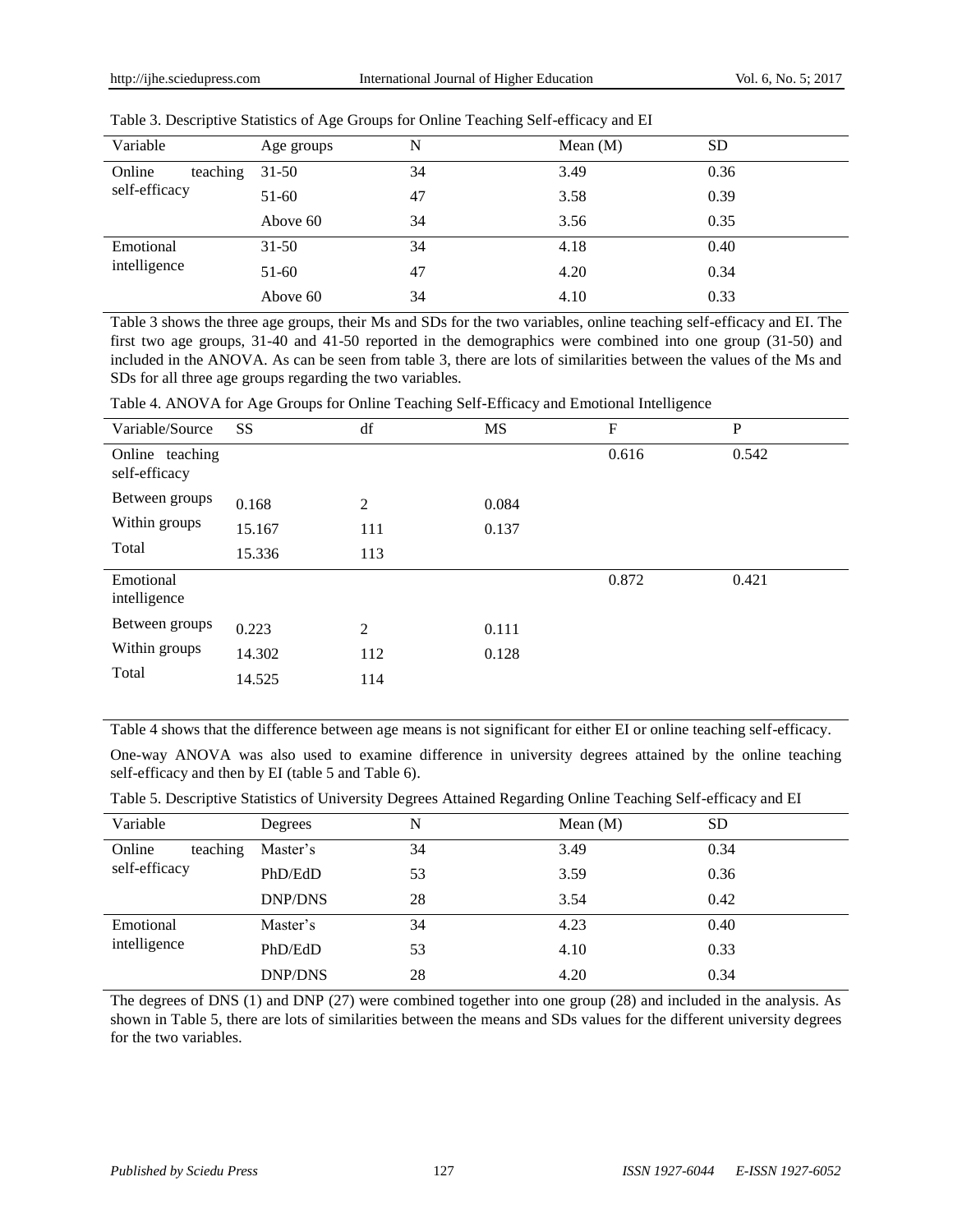| Variable/Source                  | SS     | df  | <b>MS</b> | F     | P     |
|----------------------------------|--------|-----|-----------|-------|-------|
| Online teaching<br>self-efficacy |        |     |           | 0.846 | 0.432 |
| Between groups                   | 0.230  | 2   | 0.115     |       |       |
| Within groups                    | 15.106 | 111 | 0.136     |       |       |
| Total                            | 15.336 | 113 |           |       |       |
| Emotional<br>intelligence        |        |     |           | 1.608 | 0.205 |
| Between groups                   | 0.406  | 2   | 0.203     |       |       |
| Within groups                    | 14.120 | 112 | 0.126     |       |       |
| Total                            | 14.526 | 114 |           |       |       |
|                                  |        |     |           |       |       |

Table 6. ANOVA for University Degrees Attained by Online teaching Self-efficacy and EI

As shown in Table 6, the difference between the means for university degrees was not significant for either online teaching self-efficacy or EI.

# **4. Discussion**

This study examined the relationship between EI and online teaching self-efficacy in academic nurse educators. It was hypothesized that there would be a significant relationship between EI and online teaching self-efficacy. Results supported the hypothesis and provided empirical support to the theoretical link between these two constructs. The significant correlation found between EI and online teaching self-efficacy is congruent with other previous studies conducted in face-to-face instruction (Kumar and Devi, 2016; Amirian and Behshad, 2016; Mouton et al., 2013; Adeyemo and Agokei, 2014; Walter and Marcel, 2013).

In the online learning environment, nurse faculty with higher self-efficacy beliefs and EI are empowered to teach effectively and create a positive learning environment for their students. Effective teaching capabilities in the online environment could enhance the rapport between student and faculty who do not have face-to-face interaction. This support for the study hypothesis can be utilized to design intervention programs aiming at developing EI skills of educators which would consequently enhance their teaching self-efficacy and yield effective teaching. Training on social and emotional skills in academic nurse educators who teach online can be attained through programs based upon the skill-based EI model of Salovey and Mayer (1990). Training can be integrated through continuing education programs or periodical workshops taken for credits that are grounded in psychological and/or educational theory. EI training can help nurse educators increase their own awareness of how emotions contribute to their responses to students' online posts and how to recognize emotions in students' writings and use appropriate strategies to address them.

Online teaching self-efficacy was related to duration of being an academic nurse educator and duration of teaching online. Participant educators of this study were seasoned faculty with an average of 14 years of teaching experience. The positive impact of years of experience as faculty and duration of teaching online are congruent with previous studies that supported a significant correlation between self-efficacy and number of semesters taught online, with at least teaching three online courses (Amirian and Behshad, 2016; Horvitz et al., 2015; Robinia & Anderson, 2010). The more experience educators have with online teaching, the more they will be effective educators in online teaching and learning. Neither self-efficacy beliefs nor EI were significantly different by the age groups of participants. Previous studies (Robinia & Anderson, 2010; Allen et al., 2012) also found that age is not significantly related to educator's self- efficacy beliefs or to EI. Years of experience as an educator and duration of teaching online are more important than age in enhancing one's teaching efficacy beliefs. Likewise, highest degree attained was not significantly different by EI or online teaching self-efficacy. This lack of significance implies that having a higher university degree is not an indicator of having high EI or high online teaching self-efficacy.

Building a productive online learning environment for students depends upon educators' efficacy beliefs in teaching and having high EI. Nurse administrators interested in increasing their faculty online teaching self-efficacy need to encourage online teaching experience. Incentives to promote online teaching may include release time for developing online courses and ensuring faculty access to in-service trainings about enhancing their skills in the use of the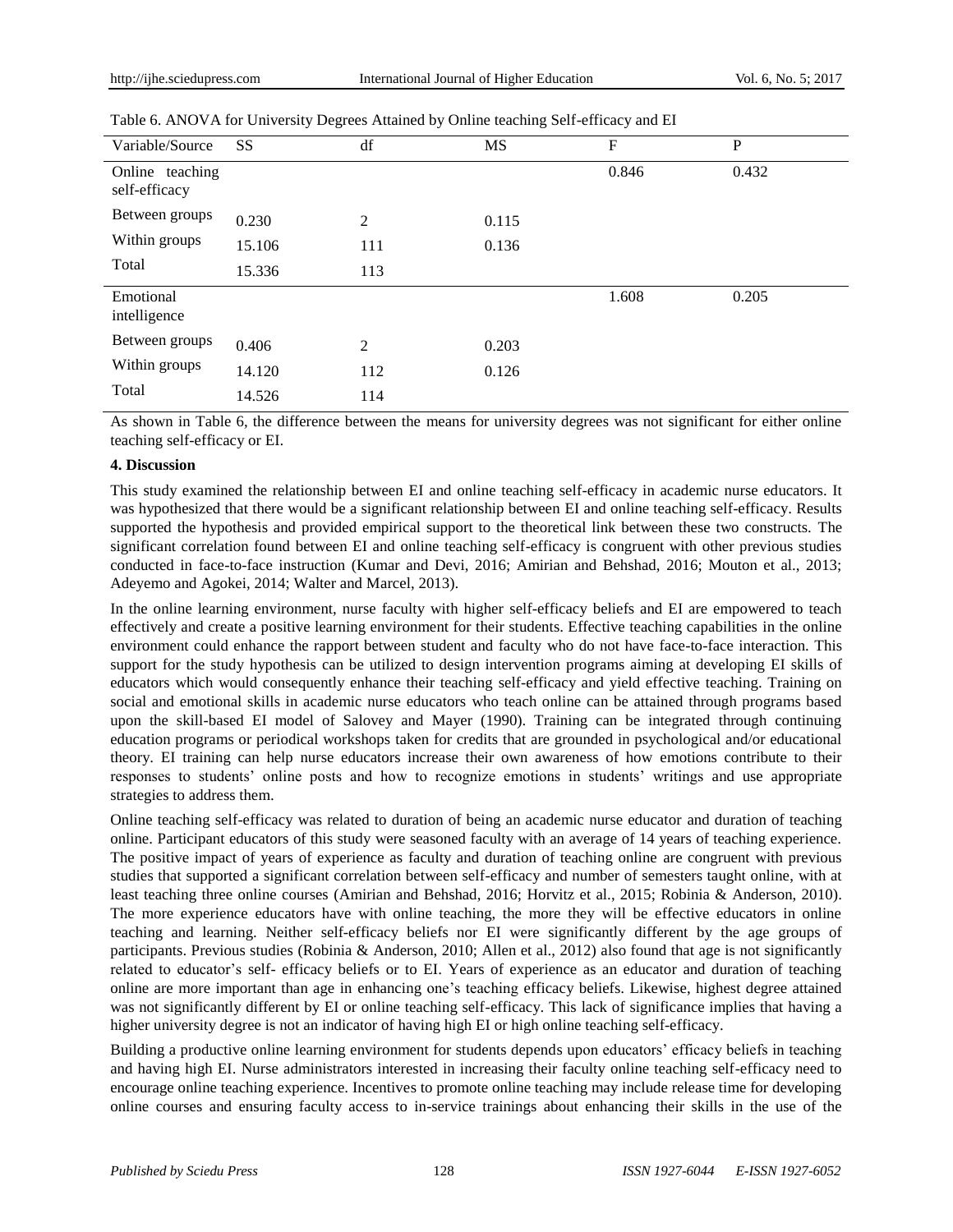technology and the development of their EI. Use of mentors as a means of faculty development for self-efficacy and EI with online teaching is another recommendation.

Although the sample of the study was drawn from a national list of accredited schools and has adequate number of participants for the number of variables examined, there are limitations of this research. The sample lacked diversity since the majority was women. Ethnicity as a demographic variable was not included. The self-report of participants may represents bias due to personal comfort with online teaching. The cross sectional design with correlational relationship is another limitation. Lack of details about online courses and teachers' preparation are other limitations. Future research in this area needs to employ randomized, experimental approach, with repeated measures to examine the effectiveness of intervention on self-efficacy beliefs and EI and how these two constructs influence students' learning outcomes. Replicating this study using a diverse sample in gender and ethnicity would also strengthen the findings.

Future research may need to employ other methods of data collection such as interview with educators teaching online, analysis of the discussion narratives between students and educators, video recording of educational conversation with students in case of conflicts and negative emotions. Also, students could evaluate emotional skills of educators and comparing students' evaluations with that of the educators' perspectives.

#### **5. Conclusions**

Results indicate that academic nurse educators who teach online and who reported higher level of EI also showed greater online teaching self-efficacy. Training to promote nurse educators EI should also include strategies to improve their online teaching self-efficacy. Also, addressing all aspects of the online teaching and learning environment may have positive influence on increasing their online teaching self-efficacy which in turn may improve teaching effectiveness.

#### **References**

- Adeyemo, D. A., Agokei, R.C. (2014). Emotional intelligence and teacher efficacy as predictors of teacher effectiveness among pre-service teachers in some Nigerian universities. *International Journal of Evaluation and research in Education, 3*(2), 85-90.
- Allen, I.E., Seaman, J., Poulin, R., & Straut, T.T. (2016). Online report card: Tracking online education in the United States. Babson Park, MA: Babson Survey Research Group. Retrieved from Education Advisory Board Website: <http://onlinelearningsurvey.com/reports/onlinereportcard.pdf>
- Allen, D.E., Ploeg, J., Kaasalainen, S.(2012). The relationship between emotional intelligence and clinical teaching effectiveness in nursing faculty. *Journal of Professional Nursing, 28*(4), 231-240. <https://doi.org/10.1016/j.profnurs.2011.11.018>
- Amirian, S.M., Behshad, A. (2016). Emotional intelligence and self-efficacy of Iranian teachers: A research study on university degree and teaching experience. *Journal of Language Teaching and research, 7*(3), 584 – 558. <https://doi.org/10.17507/jltr.0703.16>
- Bandura, A. ((1997). *Self efficacy: The exercise of control*. New York: W.H. Freedman & Company.
- Dev, S.Nair, S, & Dwivedi, A. (2016). Emotional intelligence of instructors and quality of their instructural performance. *International Education Studies, 9*(5), 40 – 47. <https://doi.org/10.5539/ies.v9n5p40>
- El-Sayed, S.H., El-Zeiny, H.H., Adeyemo, D.A.(2014). Relationship between occupational stress, emotional intelligence, and self-efficacy among faculty members in faculty of nursing Zagazig University, Egypt. *Journal of Nursing, Education, and Practice, 4*(4), 183-194. <https://doi.org/10.5430/jnep.v4n4p183>
- Goleman, D. (1998). *Working with Emotional Intelligence*. New York: Bantam Books.
- Horvitz, B.S., Beach, A.L., Anderson, M.L.(2015). Examination of faculty self-efficacy related to online teaching. *Innovation in Higher Education,* 40, 305-316. <https://doi.org/10.1007/s10755-014-9316-1>
- Kruger, J., Bliignaut, A.S. (2013). Linking emotional intelligence to achieve technology enhanced learning in higher education. *Turkish Online Journal of Distance Education, 14*(4), 99-120.
- Kumar, D., Devi, S. (2016). Emotional intelligence in relation to occupational self-efficacy of secondary school teachers. *International Journal of Information Movement, 1*(3), 70 – 81.
- Mayer, J.D., Salovey, P., & Caruso, D. (2004). Emotional intelligence: Theory, findings, and implications. *Psychological Inquiry*, 15, 197 – 215. [https://doi.org/10.1207/s15327965pli1503\\_02](https://doi.org/10.1207/s15327965pli1503_02)